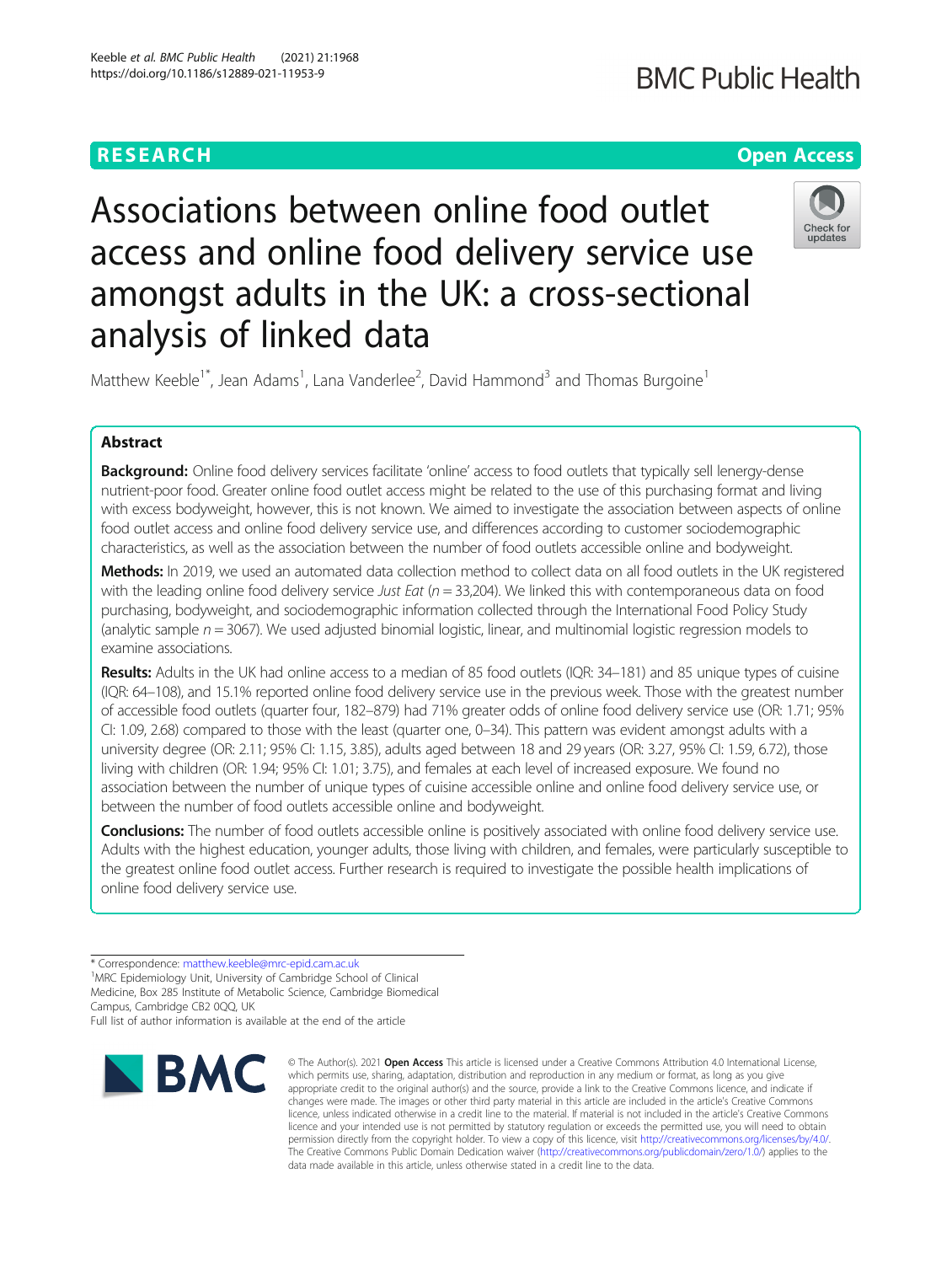Keywords: Diet, Food delivery, Food environment, Fast foods, Obesity, Online food delivery services, Public health, Takeaway foods

#### Introduction

Food prepared away-from-home is typically energydense and nutrient-poor [1, 2]. Over the last two decades, the number of food outlets selling such food has increased across the world [3–6]. Whilst purchasing food prepared away-from-home is likely to be determined by many factors [7], the influence of the number of food outlets physically accessible in one's neighbourhood has been researched extensively [8–10]. Evidence from cross-sectional and longitudinal studies has shown that individuals living in areas with greater neighbourhood food outlet access consume food prepared awayfrom-home more frequently, and live with higher bodyweight and obesity  $[11, 12]$ , and that these associations are stronger for those of lower socioeconomic position [13]. In the past, individuals may have been limited to purchasing food prepared away-from-home from outlets that were physically accessible [14]. However, changing social-norms [15], technological advances [16], widespread internet availability [17], and a desire for greater convenience [18], have influenced the emergence of alternative purchasing formats.

Online food delivery services provide online access to food outlets selling food prepared away-from-home. Based on their location, customers receive aggregated information about food outlets that will deliver to them. Customers select a food outlet and place their order through the online food delivery service platform. Orders are then forwarded to the food outlet where meals are prepared. When ready, meals are delivered by couriers who work for either the online food delivery service or independently for the food outlet. In 2018, around one in six adults in the UK had used an online food delivery service in the previous week [19]. These customers tended to have higher levels of education, were younger, male, or living with children.

Socio-ecological models propose that among other factors, an interplay between physical food outlet access and individual-level characteristics influences the purchase of food prepared away-from-home [9, 20–22]. However, little is known about the determinants of online food delivery service use. Based on findings from research investigating the role of physical food outlet access, it is reasonable to suggest that greater access to food outlets via online food delivery services is associated with more frequent use, and that the influence of this exposure varies according to customer characteristics. Food outlet characteristics may also be important. Online food delivery services facilitate access to different

types of food outlets, including restaurants and takeaways, often selling a range of cuisines [23]. As taste preferences contribute to food choices [24], another possible determinant of online food delivery service use is the type of cuisine sold by accessible food outlets. Finally, food available through online food delivery services is typically energy-dense and nutrient-poor [23, 25]. Since consumption of such food has been associated with weight gain over time [26, 27], it is plausible that greater online food outlet access is associated with living with a higher bodyweight.

In this study, we investigated the association between the number of food outlets and unique types of cuisine accessible online and online food delivery service use, and in the presence of an association, whether it differed according to sociodemographic characteristics of online food delivery service customers. In secondary analyses, we investigated the association between the number of food outlets accessible online and bodyweight.

#### **Methods**

We used Strengthening the Reporting of Observational Studies in Epidemiology (STROBE) guidelines to report the Methods of our study [28] (Checklist S1).

#### Study design

In this cross-sectional analysis, we used an automated approach to collect data on the number of food outlets and unique types of cuisine accessible through an online food delivery service. We linked this with data on the use of online food delivery services and bodyweight amongst adults in the UK, collected via an online survey.

#### Study population

The International Food Policy Study (IFPS) is an ongoing annual repeat cross-sectional survey conducted in Australia, Canada, Mexico, the UK, and USA. We used data collected between November–December 2019 from respondents in the UK. Data collection methods for the IFPS have been described elsewhere [29]. Briefly, respondents were recruited through Nielsen Consumer Insights Global Panel and their partners' panels. Email invitations with links to an online survey were sent to a random sample of eligible panellists aged between 18 and 100 years. Informed consent was obtained from all respondents prior to survey completion. The IFPS received ethics clearance through a University of Waterloo Research Ethics Committee (ORE# 21460). Data collection in the UK was approved by the University of Cambridge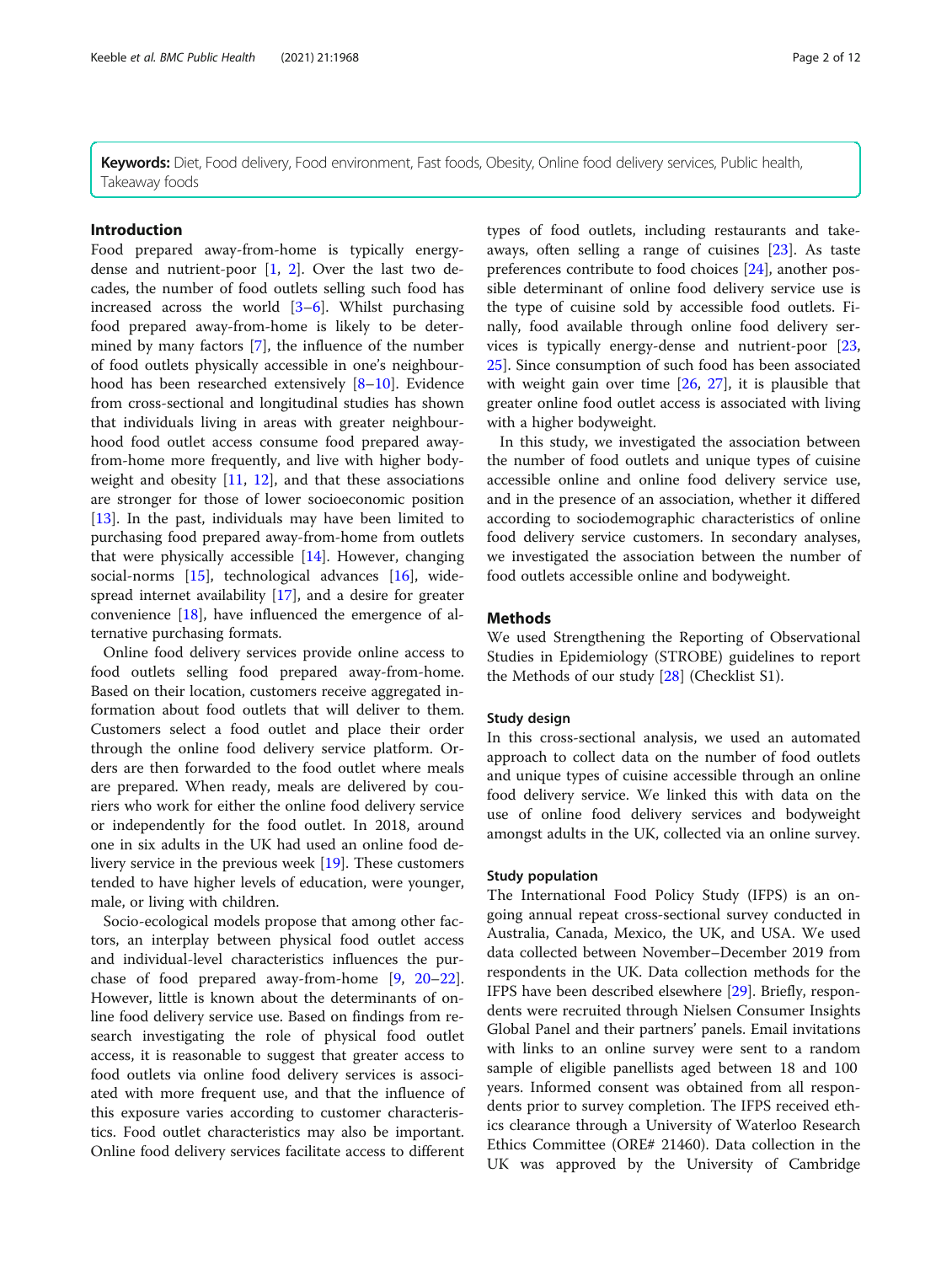Humanities and Social Science research ethics committee (case 19/225), and all methods were carried out in accordance with relevant guidelines and regulations.

#### Online food outlet and unique type of cuisine access

The online food delivery service Just Eat has been available in the UK since 2006, and in 2020 was the market leader in terms of the number of food outlets registered to accept orders (around 35,000) and annual order volume (over 120 million) [30, 31]. Unlike competitors, which focus on the largest UK cities, Just Eat reports that it has outlets accessible across all parts of the UK [32]. Through pilot work in one region of England, we identified that 95% of food outlets registered to accept orders through a competitor (Deliveroo) were also registered with Just Eat (Additional file 1). Therefore, we used data from Just Eat (referred to as 'the online food delivery service' hereafter) as a proxy for all online food outlet access.

In November 2019, we used a web-browser extension to collect data about food outlets in England, Wales and Scotland that were accessible through the online food delivery service. First, on one weekday, we identified all food outlets registered to accept orders. Second, within 72-h, we visited the profile of each outlet on the online food delivery service website and collected data on their physical location, the types of cuisine sold (a maximum of two classifications self-determined by outlet owners), and their delivery area, which is a list of all postcode districts to which they delivered. In the UK, the first half of a full postcode is the postcode district, for example, in the postcode 'CB2 0QQ', the postcode district is 'CB2'. Postcode districts are predominantly used for mail and delivery routing purposes and vary in size. Based on data from the 2011 census, the median postcode district population was 23,610 (IQR; 13,320-34,560) [33].

When completing the IFPS survey, respondents in the UK reported their residential postcode. From this, we extracted the postcode district and identified the number of food outlets accessible online by summing the number of food outlets that listed the same postcode district in their delivery area. From the accessible food outlets, we summed the number of unique types of cuisine.

#### Online food delivery service use

In the IFPS survey, respondents were asked "During the past 7 days, how many meals did you get that were prepared away-from-home in places such as restaurants, fast food or takeaway places, food stands, or from vending machines?". Respondents who had purchased at least one meal prepared away-from-home in the previous week were then asked to report the number of meals that were "Ordered using a food delivery service (e.g., Uber Eats, Just Eat, Deliveroo) and delivered". We used answers to the second question for our primary outcome, and dichotomised respondents into those who reported use of an online food delivery service in the previous week, and those who did not.

#### Body mass index and weight status

We used self-reported height and weight data for our secondary outcomes. We calculated body mass index (BMI; kg/m<sup>2</sup>, continuous), and used World Health Organization BMI cut-offs to classify respondents as being: 'not overweight' (BMI < 25 kg/m<sup>2</sup> ); 'overweight'  $(BMI \ge 25-29.9 \text{ kg/m}^2)$ ; or 'obese'  $(BMI \ge 30 \text{ kg/m}^2)$ . We included respondents in a 'not available' category when we were unable to calculate BMI due to bodyweight non-report, which is a possible reflection of socialdesirability bias  $[34]$ , or when calculated BMI was < 14  $\text{kg/m}^2$  or > 48 kg/m<sup>2</sup>.

In accordance with findings from research investigating the relationship between neighbourhood food outlet access and bodyweight [12, 26], it is plausible that greater online food outlet access is positively associated with BMI and weight status. However, the focus of our study was on the association between online food outlet access and the more proximal outcome of online food delivery service use, which is a relationship less susceptible to bias from unmeasured confounding [10, 35]. Therefore, we report the findings for our secondary outcomes in additional file 2.

#### Potential confounders

In the IFPS survey, respondents reported sociodemographic information. We included potential confounders, decided *a priori*, based on previous findings that they were positively associated with online food delivery service use, or purchasing food prepared away-from-home [19, 36]. Sex at birth was reported as male or female and treated as a binary variable in analysis. Age was reported in years. Due to a possible non-linear influence on food purchasing, we grouped respondents into four age categories for analysis: 18–29 years, 30–44 years, 45–60 years, > 60 years. Ethnicity was reported as the group that best described racial or ethnic background. We grouped respondents into a binary variable for analysis: 'majority' (white alone) or 'minority' (all other responses), which reflects that the majority of IFPS respondents in the UK were white. We used education and perceived income adequacy as markers of socioeconomic position [37]. Education was reported as the highest qualification completed. We categorised respondents as having: 'low' (high school completion or lower), 'medium' (some post-high school qualifications), or 'high' (university degree or higher) education for analysis. Perceived income adequacy was reported based on how well total monthly incomes allowed a respondent's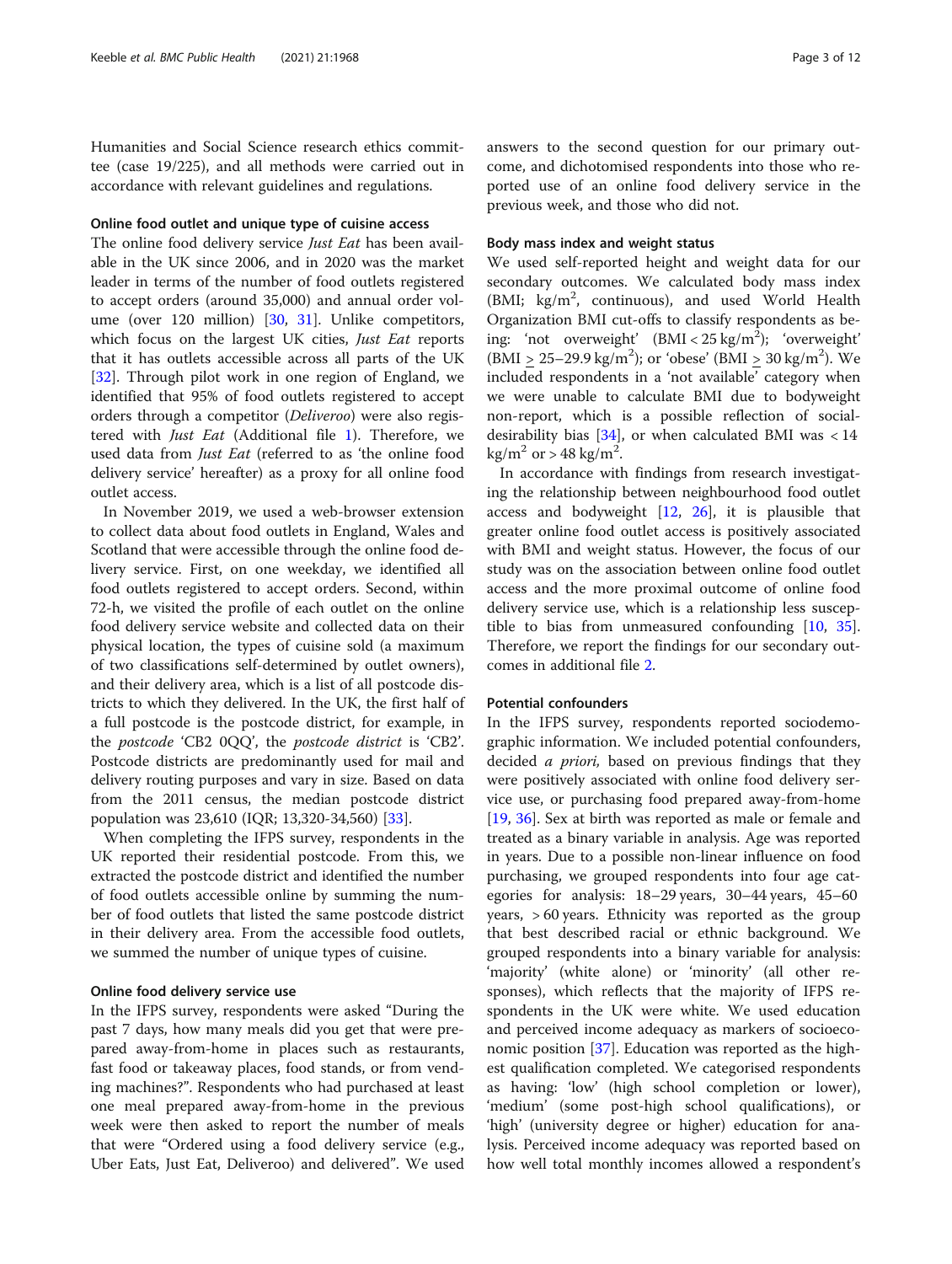needs to be met. We dichotomised respondents as finding it 'not easy' (don't know, refuse to answer, very difficult, difficult, or neither easy nor difficult responses), or 'easy' (easy or very easy responses) to make ends meet. Living with children under the age of 18 years, and smoking status in the past 30 days were reported as binary (yes/no) measures.

Food sold through online food delivery services is typically prepared in in the kitchens of existing food outlets. Therefore, online food outlet access might be a function of neighbourhood food outlet access. We used Ordnance Survey Points of Interest (OS POI) data from June 2019 to account for this. This commercial data contains information about food outlets from over 170 suppliers, is one of the most complete sources of food outlet location data available for the UK, and has been used in previous research investigating neighbourhood food outlet access [38–40]. We extracted information for the following categories as they include food outlets predominantly registered to accept orders through online food delivery services: 'Fast food and takeaway outlets' (food outlets serving food for consumption away from the premises), 'Fast food delivery services' (food outlets serving food for delivery, not through online food delivery services), 'Fish and Chip shops' (food outlets predominantly serving a specific type of cuisine for consumption away from the premises) and 'Restaurants' (food outlets serving food for consumption inside the premises) [41]. We mapped food outlets in a geographic information system (GIS) (ArcGIS version 10.7.1) using coordinates supplied in OS POI data, which have a stated accuracy of 1 m [42]. We obtained coordinates for the postcodes of IFPS respondents through Doogal (a free web-based resource), or when this was not successful, the Geo-Convert tool (maintained by the UK Data Service), and mapped them in our GIS. We counted the number of food outlets listed in OS POI data within a 1600 m (1-mile) Euclidean (straight-line) radius of respondents' postcodes to determine neighbourhood food outlet access. This distance has been shown to reflect the spatial extent of an individual's typical shopping behaviour, and could reasonably be walked by an adult in  $15-20$  min  $[43]$ .

#### Exclusion criteria

Data were available for 4139 IFPS respondents in the UK. We removed 732 (17.7%) respondents as they had either missing postcode, covariate (except BMI and perceived income adequacy), or outcome data; lived in Northern Ireland (not covered by OS POI data); or when the total number of meals purchased away-from-home in the past 7 days exceeded 21 (as this was not considered plausible). The final analytical sample included 3067 (74.1%) respondents.

#### Statistical analysis

We used Stata (version 16.1) to complete statistical analysis with a significance threshold of  $p < 0.05$  throughout. To reduce non-response and selection bias, we applied post-stratification sample weights constructed based on population estimates of age, sex, ethnicity and education from the 2011 UK census [29]. We rescaled sample weights to our analytic sample, and unless specified, report weighted findings.

Residuals for all models were not normally distributed. Therefore, we modelled exposures (the number of food outlets and the number of unique types of cuisine accessible online) as quarters (Q). Q1 was the quarter with the lowest number and used as the reference category throughout statistical analyses. We used binomial logistic regression models to estimate the association between each exposure and online food delivery service use in the previous week. We completed unadjusted analyses and analyses adjusted for potential confounders of neighbourhood food outlet access, sex, age, education, perceived income adequacy, living with children and ethnicity. Where the exposure was the number of unique types of cuisine accessible online, we additionally adjusted for the number of food outlets accessible online, which was positively related.

Where the exposure was the number of food outlets accessible online, we added multiplicative interactions to our adjusted binomial logistic regression model to investigate if the association with online food delivery service use varied according to respondent education level, age and sex, and whether they lived with children. We used post-estimation Wald Tests to determine interaction significance and completed analyses stratified by the respective sociodemographic characteristic when there was evidence of a significant interaction.

#### Sensitivity analyses

In sensitivity analyses, we wanted to test our assumption that we had appropriately defined neighbourhood food outlet access. We used our adjusted model for all sensitivity analyses. When constructing our variable to control for broader neighbourhood food outlet access, we first included the number of supermarkets accessible in the neighbourhood (as these outlets provide access to food sold ready-to-eat). Second, we included additional types of food outlet. Alongside the four OS POI food outlet categories initially included ('Fast food and takeaway outlets', 'Fast food delivery services' (not through online food delivery services), 'Fish and Chip shops' and 'Restaurants') we also included: 'Cafés, snack bars and tea rooms', 'Convenience stores', 'Supermarkets', 'Bakeries' and 'Delicatessens'.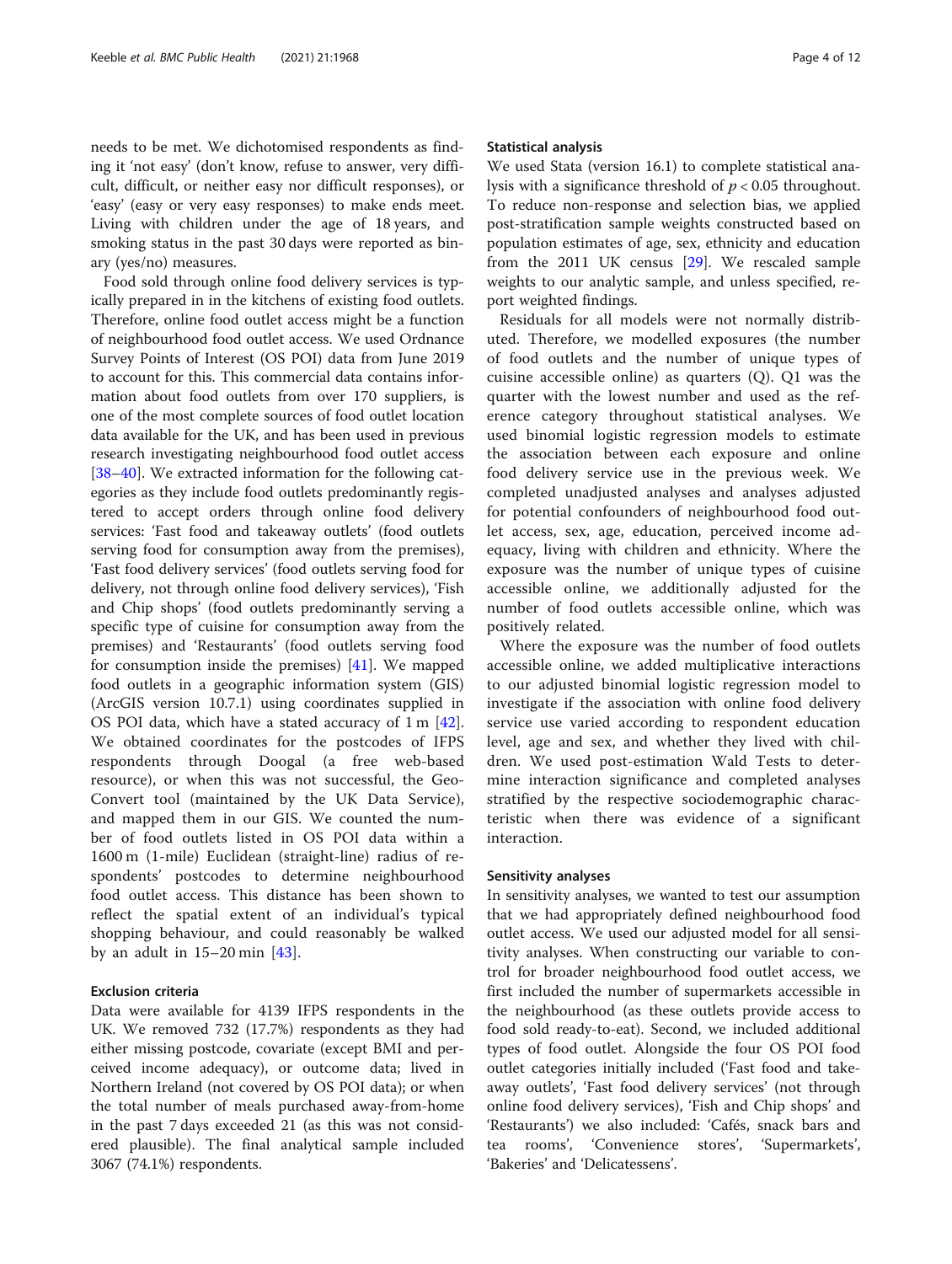#### Secondary outcomes

We used linear regression models to investigate the association between online food outlet access and BMI, and multinomial logistic regression models to investigate the association between online food outlet access and weight status. We completed unadjusted analyses and adjusted analyses that included the aforementioned potential confounders in addition to smoking status, which is negatively related to bodyweight [44]. Due to the exploratory nature of these analyses, we did not complete sensitivity analyses or explore interactions.

#### Results

#### Sample characteristics

Table 1 summarises sociodemographic characteristics, access to food prepared away-from-home and online food delivery service use for the analytic sample. The median number of food outlets and unique types of cuisine accessible online was 85. Amongst respondents in the analytic sample, around one in six (15.1%) had used an online food delivery service in the previous week, the average BMI was 26.7 kg/m<sup>2</sup>, and 48.1% were living with overweight or obesity. Sociodemographic characteristics, access to food prepared away-from-home and food purchasing behaviours of IFPS respondents in the UK who were not included in final analyses were not materially different to those in the analytic sample (Additional file 2: Table S1 and Table S2).

#### Associations between online food outlet access and online food delivery service use

In our unadjusted model, the number of food outlets accessible online was positively associated with online food delivery service use in the previous week, with suggestion of a dose response relationship (Additional file 2: Table S3). In our adjusted model, associations were attenuated, however, the positive association persisted for those with the greatest online food outlet access (Fig. 1). Those with access to the greatest number of food outlets online (Q4), had 71% greater odds of using an online food delivery service in the previous week (OR: 1.71; 95% CI: 1.09, 2.68), compared to those with the lowest number (Q1).

#### Interactions between online food outlet access and sociodemographic characteristics

There was evidence that the association between the number of food outlets accessible online and online food delivery service use in the previous week varied by sociodemographic characteristics of customers: education  $(p = 0.0015)$ , age  $(p < 0.0001)$ , living with children  $(p <$ 0.0001) and sex  $(p < 0.0001)$  (see Additional file 2: Table S4). Figure 2 presents findings from stratified analyses. The positive association between exposure to the Table 1 Characteristics of the International Food Policy Study analytic sample ( $n = 3067$ ) and

|                                                   | N    | %            |
|---------------------------------------------------|------|--------------|
| Sex                                               |      |              |
| Male                                              | 1513 | (49.3)       |
| Female                                            | 1554 | (50.6)       |
| Age                                               |      |              |
| 18-29 years                                       | 479  | (15.6)       |
| 30-44 years                                       | 716  | (23.4)       |
| 45-59 years                                       | 823  | (26.8)       |
| $>60$ years                                       | 1048 | (34.2)       |
| <b>Ethnicity</b>                                  |      |              |
| Minority                                          | 267  | (8.7)        |
| Majority                                          | 2800 | (91.3)       |
| <b>Education level</b>                            |      |              |
| Low                                               | 1570 | (51.2)       |
| Medium                                            | 652  | (21.3)       |
| High                                              | 845  | (27.5)       |
| Ability to make ends meet                         |      |              |
| Not easy                                          | 1790 | (58.4)       |
| Easy                                              | 1277 | (41.6)       |
| Child at home                                     |      |              |
| No                                                | 2268 | (74.0)       |
| Yes                                               | 799  | (26.0)       |
| Regular smoker                                    |      |              |
| No                                                | 2417 | (78.8)       |
| Yes                                               | 650  | (21.2)       |
| <b>BMI:</b> mean (SD) b                           | 26.7 | (5.3)        |
| <b>Weight Status</b>                              |      |              |
| Not overweight (BMI < 25 kg/m <sup>2</sup> )      | 1077 | (35.1)       |
| Overweight (BMI > 25-29.9 kg/m <sup>2</sup> )     | 877  | (28.6)       |
| Obesity (BMI $\geq 30$ kg/m <sup>2</sup> )        | 597  | (19.5)       |
| Not available                                     | 517  | (16.9)       |
| Food exposures (count): median (IQR)              |      |              |
| Online                                            |      |              |
| Outlet number                                     | 85   | $(34 - 181)$ |
| Unique cuisine type number                        | 85   | $(64 - 108)$ |
| Neighbourhood                                     |      |              |
| Outlet number                                     | 25   | $(9 - 57)$   |
| Online food delivery service use in the past week |      |              |
| None                                              | 2604 | (84.9)       |
| Any                                               | 464  | (15.1)       |

<sup>a</sup>Data presented as weighted number of respondents (%) unless stated b 2551 respondents included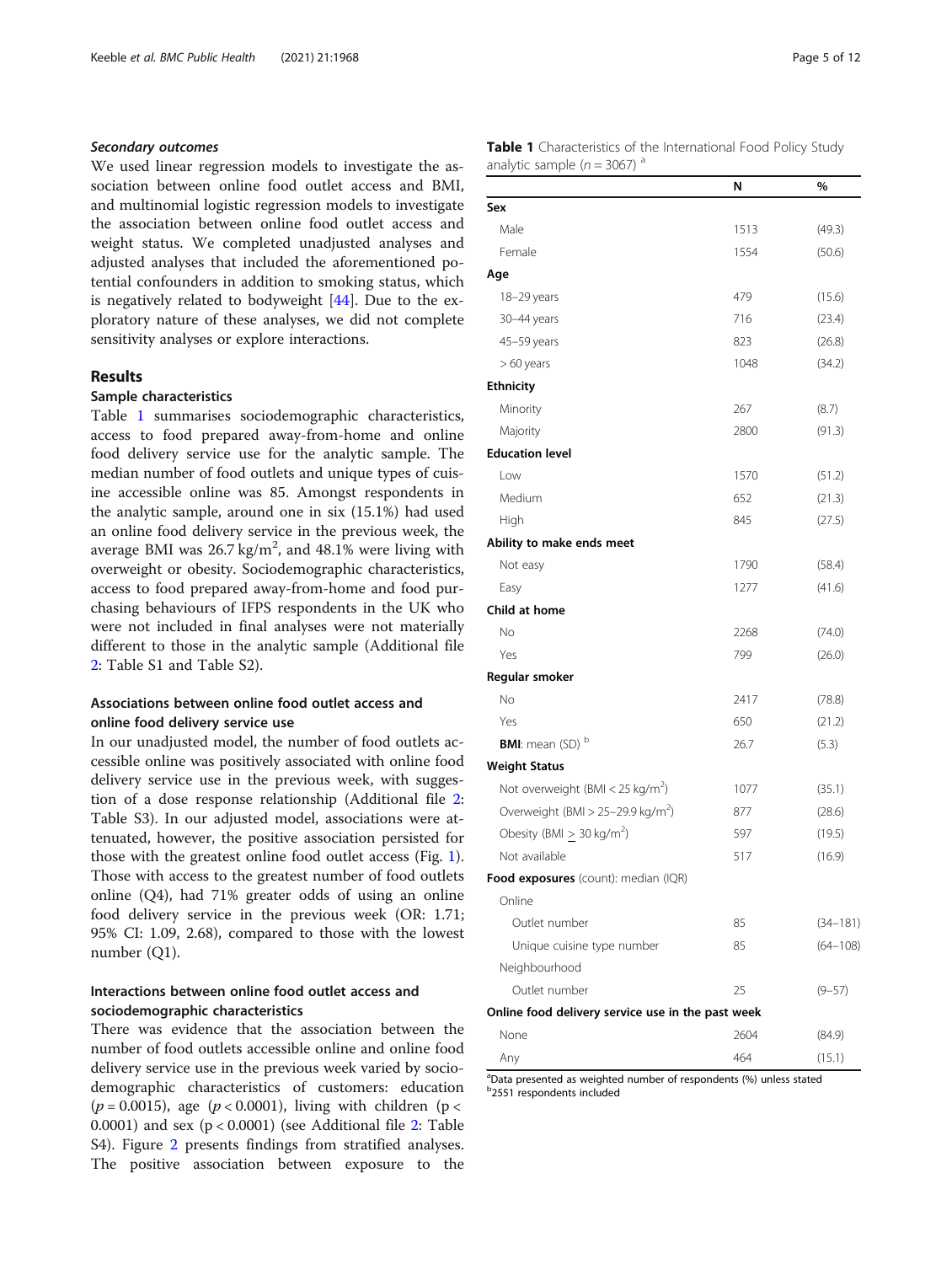

greatest number of food outlets online and online food delivery service use in the previous week was evident amongst those who had the highest education (OR: 2.11; 95% CI: 1.15, 3.85), those aged between 18 and 29 years (OR: 3.27, 95% CI: 1.59, 6.72), and those living with children (OR: 1.94; 95% CI: 1.01; 3.75), but not those in other strata of these variables. The positive association increased at each level of exposure for female respondents but was entirely absent in males.

#### Sensitivity analyses

In sensitivity analyses, including neighbourhood access to supermarkets and a broader range of food outlets in our adjusted models revealed similar patterns to the main analyses (Additional file 2: Table S5).

#### Associations between unique types of cuisine accessible online and online food delivery service use

In our unadjusted model, we found no evidence of an association between the number of unique types of cuisine accessible online and online food delivery service use in the previous week (Additional file 2: Table S6). Effect sizes were attenuated and remained non-significant in our adjusted model (Fig. 3).

#### Secondary analyses: associations between online food outlet access and bodyweight

In our unadjusted model, the number of food outlets accessible online was inversely associated with BMI for those with the greatest access, and adults with the greatest number of food outlets accessible online had lower odds of living with obesity compared to not being

overweight. These effects were attenuated to extinction in adjusted models (Additional file 2: Table S7).

#### **Discussion**

#### Summary of findings

For the first time in the international published literature, we investigated the association between multiple aspects of access to food prepared away-from-home through an online food delivery service and the use of this purchasing format. After adjustment for potential confounders, we found that adults living in the UK with the greatest number of accessible food outlets had 71% greater odds of reporting online food delivery service use in the previous week, compared to those with the fewest accessible outlets. This positive association was evident amongst those with the greatest number of accessible outlets who had the highest education, those aged between 18 and 29 years, those living with children, and females. We found no evidence of an association between the number of unique types of cuisine accessible online and online food delivery service use, or between the number of food outlets accessible online and bodyweight.

#### Interpretation of findings

After adjusting for potential confounders, adults with the greatest number of food outlets accessible online had 71% greater odds of online food delivery service use in the previous week. As our study represents the first investigation into the relationship between online food outlet access and online food delivery service use, there is no existing evidence base with which to directly compare our findings. Nonetheless, socio-ecological models propose that physical exposure to food outlets in the neighbourhood can act as an environmental cue that results in purchasing food from them [9, 45], with previous research indicating that people with greater neighbourhood food outlet access purchase food prepared away-from-home more frequently [12, 46]. As food sold through online food delivery services is typically prepared in the kitchens of existing food outlets, online food outlet access may be closely linked to the number of food outlets in the neighbourhood [47]. As we controlled for this in analyses, our findings indicate that other factors cue online food delivery service use. It is plausible that seeking out this purchasing format is a response to other environmental exposures such as the visibility of food delivery couriers [48], or digital cues from targeted marketing  $[49]$ , both of which are likely to be most prominent when a greater number of food outlets are accessible [50].

The positive relationship between access to the greatest number of food outlets online and use of online food delivery services in the previous week was specific to adults with the highest education, those aged between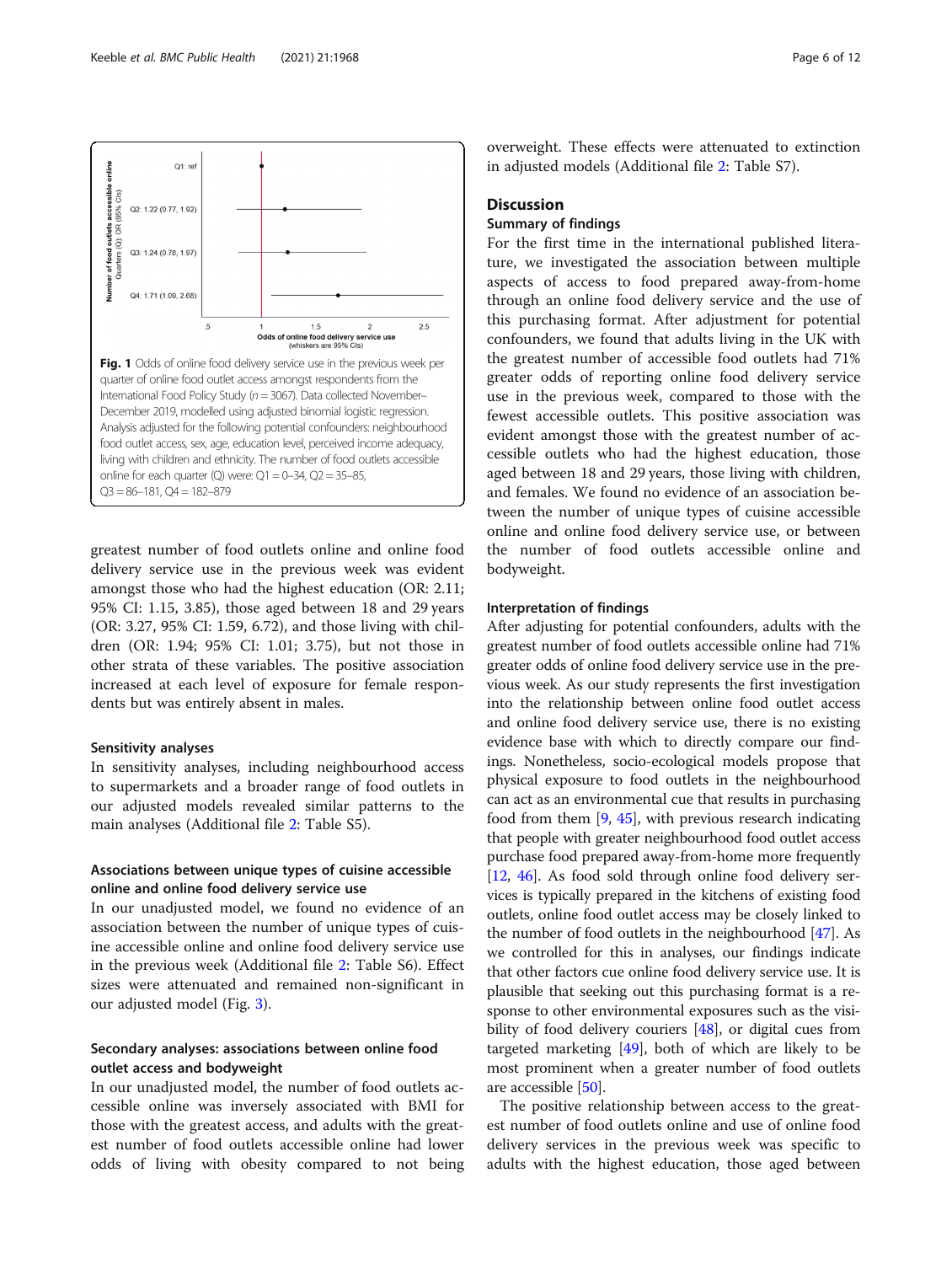

18 and 29 years, those living with children, and females. It has previously been reported that online food delivery services are more often used by individuals with these sociodemographic characteristics [19, 51], which partly explains our findings. Younger adults and those of higher socioeconomic position spend more time using the internet [52, 53], and self-report high levels of exposure to marketing from online food delivery services [54], whilst social roles suggest that females and parents often seek out food for others [55, 56]. As a result, these groups in particular might be prone to receiving and acting on cues to visit online food delivery services. Intentionally seeking out this purchasing format, which in itself reflects shifting socio-cultural and behavioural norms regarding how food prepared away-from-home is purchased [17, 57], leads to exposure to the food outlets that are accessible online. Once this exposure occurs, access to a greater number of food outlets is likely to facilitate more choice and influence purchasing practices. In contrast, those who do not use these services are not exposed to, and thus influenced by, the number of food outlets accessible online. The decision to visit online food delivery services and to become a customer therefore appears critical, and represents an important focus for future research.

Future research might also seek to explore why we found that number of unique types of cuisine accessible online was not associated with online food delivery service use in the previous week. It is perhaps intuitive that having access to a greater number of unique types of cuisine facilitates choice and so might increase online food delivery service use [58]. However, it stands to reason that access to a greater number of unique types of cuisine leads to excessive choice [59], which might result in the decision not to use an online food delivery service to complete transactions. Furthermore, little is currently known about the purchasing process undertaken by online food delivery service customers. It might be that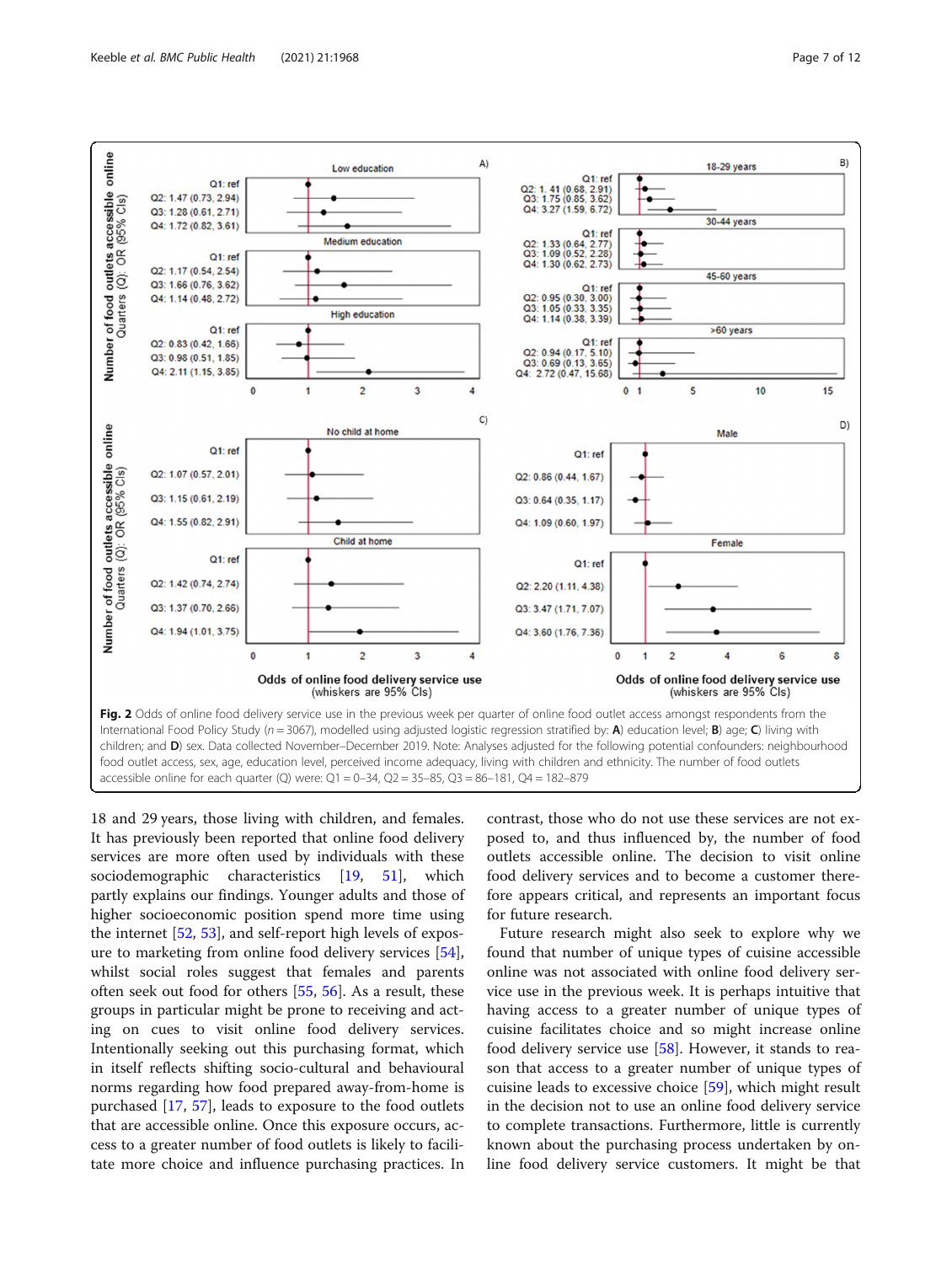

other food outlet characteristics that reflect determinants of purchasing food prepared away-from-home, such as food price or the availability of promotions [60– 62], are more important determinants of online food delivery service use.

After adjusting for potential confounders, we observed no significant associations between the number of food outlets accessible online and either BMI or weight status. Whilst plausible, our findings of no association might also reflect that this relationship has not yet had time to develop. Although online food delivery services have been available in the UK since at least 2006, purchasing food prepared away from the home in this way has only reportedly become an established practice in more recent years [47]. A relationship may emerge in the future, especially since there is limited opportunity to purchase healthy food through these services  $[23]$ . Further research is required to understand the types and amount of food

purchased through online food delivery services and how this might be associated with body weight and other customer characteristics such as education.

#### Implications for policy

We have previously shown that online food delivery services are an additional purchasing format that increase overall access to food outlets selling food prepared away-from-home, but especially in areas of England with the greatest deprivation [63]. This means that whilst these services offer additional opportunities for consumption of energy-dense and nutrient-poor food amongst all populations, they may also exaggerate inequalities in the consumption of less healthy diets and related health outcomes. Despite this, in the current study, we found that people with the highest education were particularly susceptible to greater online access to food outlets (with regards to use of online food delivery services), meaning that these services may worsen diet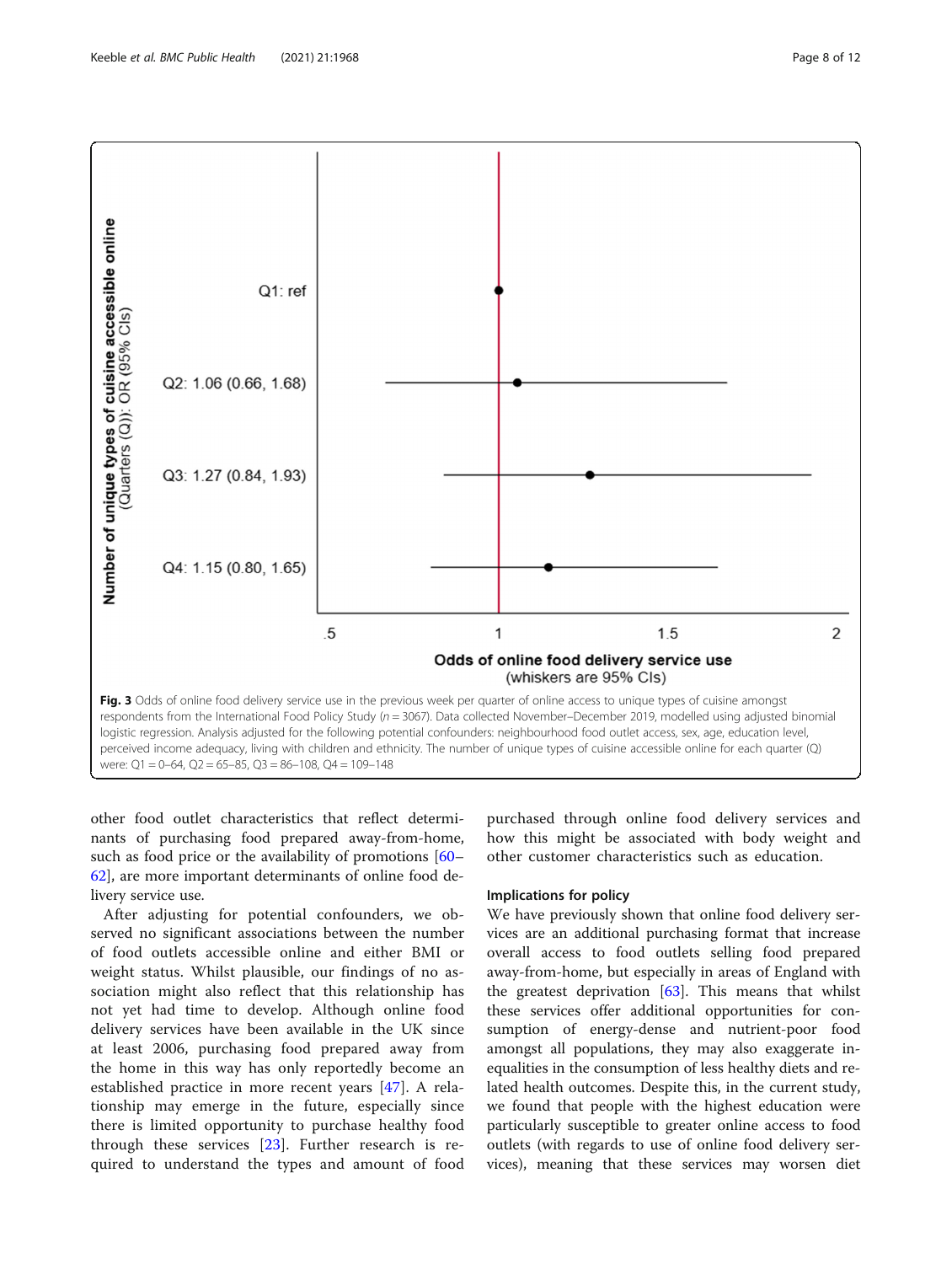quality in population groups who currently tend to consume the healthiest diets [64].

It is not yet clear if using online food delivery services supplements or *substitutes* the purchasing of food prepared away-from-home in other ways, such as directly from food outlets in person. Nonetheless, consumption of food prepared away-from-home continues to be a public health concern. To date, around half of local authorities in England have used urban planning to limit the proliferation of takeaway food outlets [65]. However, the delivery areas of food outlets registered to accept orders through online food delivery services (often takeaway food outlets) are unlikely to respect or adhere to such place-based interventions, potentially undermining them. The emergence of 'dark-kitchens', where food is prepared in industrial units not classified as takeaway food outlets and sold entirely through online food delivery services, are also not subject to planning policy regulation [66], and could further undermine efforts to use the planning system to improve dietary public health [67].

Alternative digital purchasing formats are available alongside online food delivery services, including independent food outlet websites and small-scale online food delivery services. However, these are less prominent and offer access to a limited number and range of food outlets. Whilst they are not comparable to internationally established online food delivery services, their emergence suggests a normalisation towards accessing and purchasing food prepared away-from-home online, which is reflected in a forecasted increase in online food delivery service use [16]. Since foods available online are typically unhealthy [25], public health policies that include online food delivery services and address online food outlet access may be required in the future. Interventions that aim to improve the nutritional quality of food prepared away-from-home are widespread but can be highly resource intensive to deliver and sustain [68– 70]. However, as these interventions often include food outlets registered to accept orders through online food delivery services, they could be well-placed to help improve the nutritional quality of food accessible online. It should be noted that food available through online food delivery services does not always have an unfavourable nutrient profile [25, 71]. Implementation of public health policies with a single point of intervention (i.e. an online food delivery service) are also an opportunity to promote healthier options to customers in a consistent manner and at scale. For example, although evidence of the effectiveness of calorie menu labelling on purchasing practices is currently modest and subject to further evaluation [72], such labelling will shortly be mandatory for large chain restaurants in the UK, including on menus provided via online food delivery services [73].

Since our data were collected (November 2019), online food outlet access and use of online food delivery services has increased in many countries due to the COVID-19 pandemic [74, 75]. Greater use of these services during 2020 contributed to global revenue for online food delivery service companies exceeding \$130 billion (a 27% year-on-year increase) [76], reflecting how online food delivery services have been an important means of accessing food prepared away-from-home. Moreover, urban planning reforms in England allowed new businesses, such as pubs that normally focus on serving alcohol, to offer food delivery when they had not previously [66]. This provided the opportunity for a greater number of establishments to register with online food delivery services. As a result, cues to visit these services are likely to have increased in number, contributing to greater levels of use. Long term surveillance of online food outlet access and online food delivery service use is required to understand any possible sustained public health implications.

#### Strengths and weaknesses of the study

A major strength of our study was the use of automated data collection. This approach allowed unprecedented nationwide collection of exposure data, allied with contemporaneous outcome data collected from a large sample of adults. Elsewhere, use of exposure and outcome data collected at different time points is common in research investigating associations between neighbourhood food outlet access and purchasing of food prepared away-from-home [77]. This temporal mismatch, which can result in exposure misclassification, was therefore absent from our work. Moreover, the IFPS survey was developed from existing measures used in national surveys that are known to be valid and reliable [29]. And we investigated online food delivery service use as our primary outcome, which is the behaviour most proximal to online food outlet access, improving the specificity of our investigation [78, 79].

Nonetheless, our findings should be interpreted in light of some methodological limitations. Our data were from November 2019, which pre-dates changes in food purchasing practices as a result of the COVID-19 pandemic. Moreover, if food outlets were registered with the online food delivery service but not identified during data collection, our exposure measures could have been underestimated  $[80]$ . However, we identified 33,204 registered food outlets. This is similar to the "over 30,000" outlets reportedly signed up to the online food delivery service in contemporaneous annual reports [81], which provides confidence in the completeness of our data.

Our cross-sectional analysis prevents us from inferring a causal relationship between online food outlet access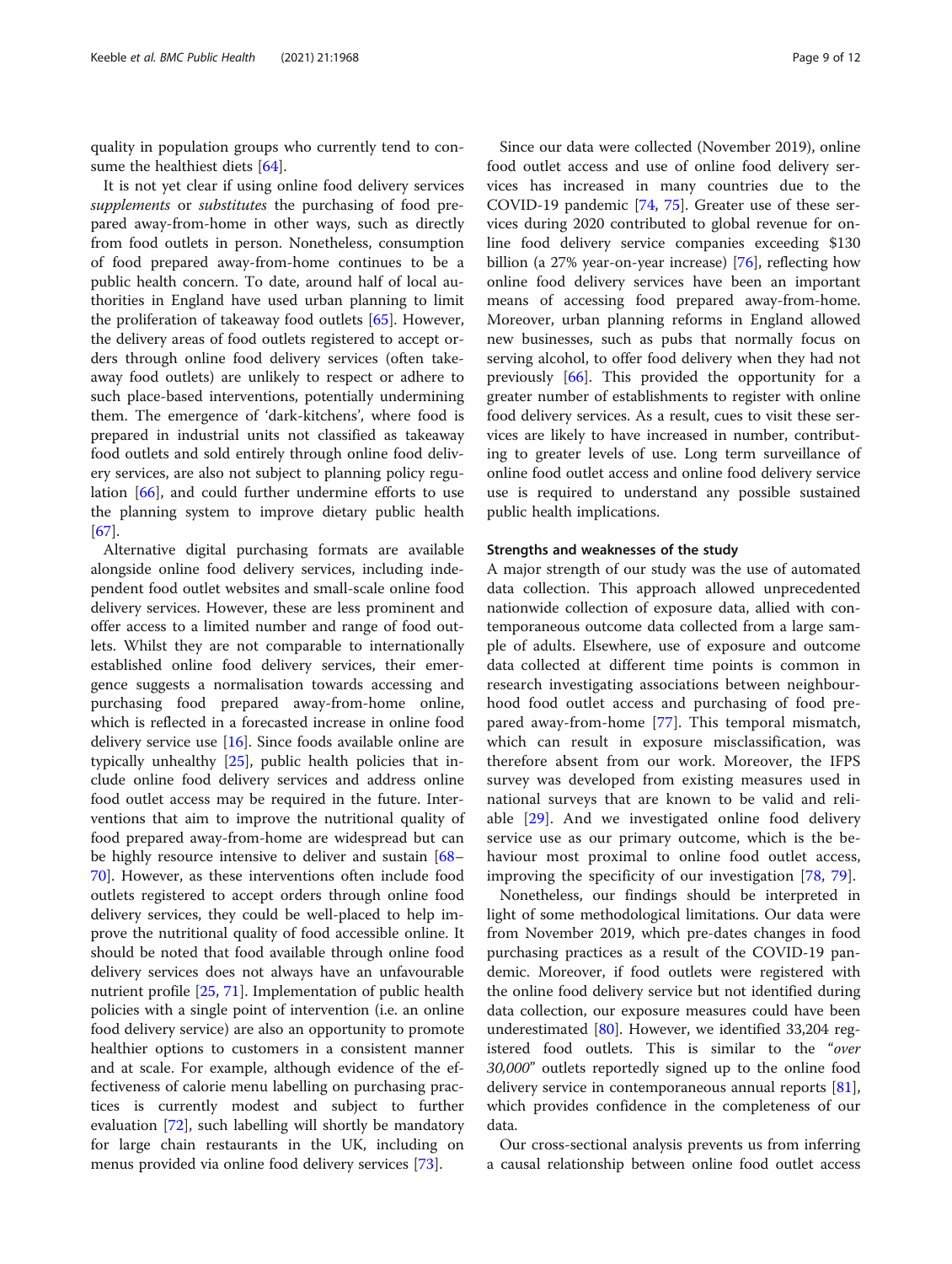and online food delivery service use. Data on the use of online food delivery services were self-reported, which introduces the possibility of under-reporting due to social-desirability bias. However, surveys were completed online, which would have offered respondents a sense of anonymity during completion [82], and reduces this concern.

Finally, we used 1600 m straight-line buffers to define the neighbourhood of respondents. Our use of this buffer size may have influenced the number of food outlets that were deemed physically accessible as a potential confounder. Previous literature has operationalised neighbourhoods using buffers ranging from 400 m to 3200 m [83, 84]. However, 1600 m buffers have been shown to reflect the spatial extent of an individual's typical shopping behaviour, and this distance could be reasonably walked by an adult in around 15–20 min [43].

#### Conclusions

More frequent online food delivery service use could increase the consumption of energy-dense and nutrientpoor food that is typically sold away-from-home, which has known implications for health. Our study is the first to investigate the association between the number of food outlets or unique types of cuisine accessible online and the use of online food delivery services. After adjusting for a range of potential confounders, adults in the UK with the greatest number of accessible food outlets had 71% greater odds of online food delivery service use in the previous week compared to those with the lowest number. This association was particularly evident in adults who were highly educated, younger, living with children or female. We did not find evidence that the number of unique types of cuisine accessible online was associated with online food delivery service use, and the number of food outlets accessible online was not associated with bodyweight. Future research might further explore reasons for using online food delivery services and the implications for public health resulting from use of this purchasing format.

#### Abbreviations

BMI: Body mass index; GIS: Geographic information system; IFPS: International Food Policy Study; OS POI: Ordnance Survey Points of Interest; STROBE: Strengthening the Reporting of Observational Studies in Epidemiology

#### Supplementary Information

The online version contains supplementary material available at https://doi. org/10.1186/s12889-021-11953-9.

| <b>Additional file 1.</b> |  |
|---------------------------|--|
| <b>Additional file 2.</b> |  |

#### Acknowledgements

We thank all respondents from the 2019 International Food Policy Study

#### Authors' contributions

MK, JA and TB conceptualized analyses in consultation with DH and LV. MK was responsible for data preparation and formal analysis, and led manuscript preparation under the direct supervision of JA and TB. JA, DH and LV contributed to the development of the IFPS and DH secured funding. All authors critically reviewed, and approved the final manuscript.

#### Funding

Matthew Keeble was funded by the National Institute for Health Research (NIHR) School for Public Health Research (SPHR) [grant number PD-SPH-2015]. This work was supported by the MRC Epidemiology Unit, University of Cambridge [grant number MC/UU/00006/7]. Funding for the International Food Policy Study was provided by a Canadian Institutes of Health Research (CIHR) Project Grant, with additional support from an International Health Grant, the Public Health Agency of Canada (PHAC), and a CIHR–PHAC Applied Public Health Chair (David Hammond). The views expressed are those of the authors and not necessarily those of any of the above named funders. The funders had no role in the design of the study, or collection, analysis and interpretation of the data, or in writing the manuscript.

#### Availability of data and materials

The dataset for the online food delivery service generated and analysed during the current study are not publicly available but is available from the corresponding author on reasonable request. Data from the IFPS survey is available from the corresponding author on reasonable request.

#### Declarations

#### Ethics approval and consent to participate

Informed consent was obtained from all respondents prior to survey completion.

The IFPS received ethics clearance through a University of Waterloo Research Ethics Committee (ORE# 21460). Data collection in the UK was approved by the University of Cambridge Humanities and Social Science research ethics committee (case 19/225).

#### Consent for publication

Not applicable.

#### Competing interests

The authors declare that they have no competing interests.

#### Author details

<sup>1</sup>MRC Epidemiology Unit, University of Cambridge School of Clinical Medicine, Box 285 Institute of Metabolic Science, Cambridge Biomedical Campus, Cambridge CB2 0QQ, UK. <sup>2</sup>École de Nutrition, Université Laval, Pavillon des Services, bureau 2729-E, 2440 boul. Hochelaga, Quebec City, QC G1V 0A6, Canada. <sup>3</sup>School of Public Health and Health Systems, Faculty of Health, University of Waterloo, Waterloo, ON N2L 3G1, Canada.

#### Received: 17 June 2021 Accepted: 6 October 2021 Published online: 31 October 2021

#### References

- Jaworowska A, Toni MB, Rachel L, Catherine T, Matthew A, Leonard S, et al. Nutritional composition of takeaway food in the UK. Nutr Food Sci. 2014; 44(5):414–30. https://doi.org/10.1108/NFS-08-2013-0093.
- 2. Marty L, Evans R, Sheen F, Humphreys G, Jones A, Boyland E, et al. The energy and nutritional content of snacks sold at supermarkets and coffee shops in the UK. J Hum Nutr Diet. 2021. Published online ahead of print.
- 3. Needham C, Orellana L, Allender S, Sacks G, Blake MR, Strugnell C. Food retail environments in greater Melbourne 2008–2016: longitudinal snalysis of intracity variation in density and healthiness of food outlets. Int J Environ Res Public Health. 2020;17(4):1321. https://doi.org/10.3390/ijerph17041321.
- 4. Pinho MGM, Mackenbach JD, den Braver NR, Beulens JJW, Brug J, Lakerveld J. Recent changes in the Dutch foodscape: socioeconomic and urban-rural differences. Int J Behav Nutr Phys Act. 2020;17(1):43. https://doi.org/10.1186/ s12966-020-00944-5.
- 5. Maguire ER, Burgoine T, Monsivais P. Area deprivation and the food environment over time: a repeated cross-sectional study on takeaway outlet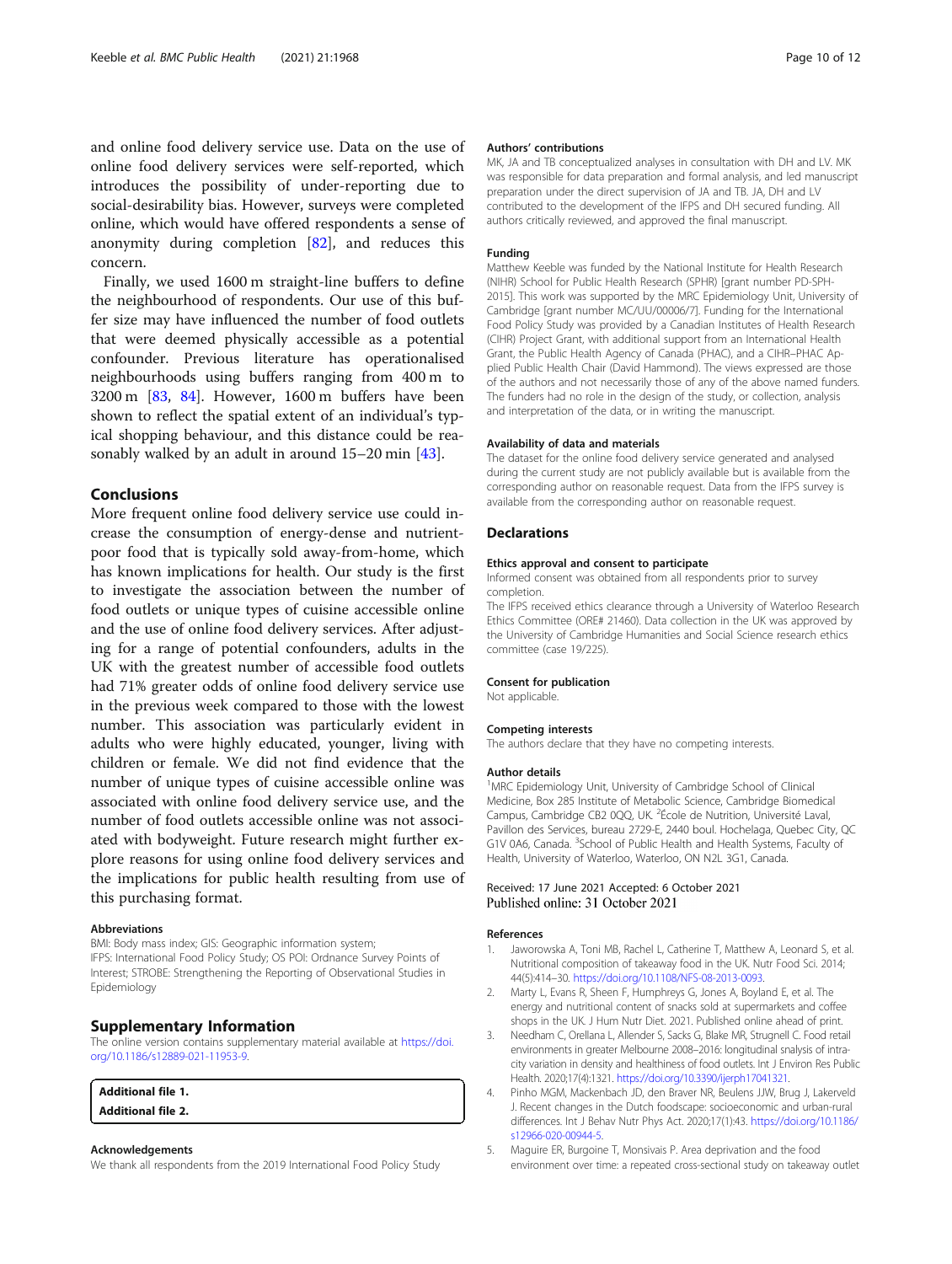density and supermarket presence in Norfolk, UK, 1990–2008. Health Place. 2015;33:142–7. https://doi.org/10.1016/j.healthplace.2015.02.012.

- 6. Hobbs M, Mackenbach JD, Wiki J, Marek L, McLeod GFH, Boden JM. Investigating change in the food environment over 10 years in urban New Zealand: a longitudinal and nationwide geospatial study. Soc Sci Med. 2021; 269:113522. https://doi.org/10.1016/j.socscimed.2020.113522.
- 7. Glanz K, Sallis JF, Saelens BE, Frank LD. Healthy nutrition environments: concepts and measures. Am J Health Promot. 2005;19(5):330–3. https://doi. org/10.4278/0890-1171-19.5.330.
- 8. Charreire H, Casey R, Salze P, Simon C, Chaix B, Banos A, et al. Measuring the food environment using geographical information systems: a methodological review. Public Health Nutr. 2010;13(11):1773–85. https://doi. org/10.1017/S1368980010000753.
- 9. Story M, Kaphingst KM, Robinson-O'Brien R, Glanz K. Creating healthy food and eating environments: policy and environmental approaches. Annu Rev Public Health. 2008;29(1):253–72. https://doi.org/10.1146/annurev.publhea lth.29.020907.090926.
- 10. Mackenbach JD, Nelissen KGM, Dijkstra SC, Poelman MP, Daams JG, Leijssen JB, et al. A systematic review on socioeconomic differences in the association between the food environment and dietary behaviors. Nutrients. 2019;11(9):2215. https://doi.org/10.3390/nu11092215.
- 11. Kant AK, Whitley MI, Graubard BI. Away from home meals: associations with biomarkers of chronic disease and dietary intake in American adults, NHANES 2005-2010. Int J Obes. 2015;39(5):820–7. https://doi.org/10.1038/ijo.2014.183.
- 12. Burgoine T, Forouhi NG, Griffin SJ, Wareham NJ, Monsivais P. Associations between exposure to takeaway food outlets, takeaway food consumption, and body weight in Cambridgeshire, UK: population based, cross sectional study. BMJ. 2014;348(mar13 5):g1464. https://doi.org/10.1136/bmj.g1464.
- 13. Burgoine T, Forouhi NG, Griffin SJ, Brage S, Wareham NJ, Monsivais P. Does neighborhood fast-food outlet exposure amplify inequalities in diet and obesity? A cross-sectional study. Am J Clin Nutr. 2016;103(6):1540–7. https:// doi.org/10.3945/ajcn.115.128132.
- 14. Poelman MP, Thornton L, Zenk SN. A cross-sectional comparison of meal delivery options in three international cities. Eur J Clin Nutr. 2020;74(10): 1465–73. https://doi.org/10.1038/s41430-020-0630-7.
- 15. Maimaiti M, Zhao X, Jia M, Ru Y, Zhu S. How we eat determines what we become: opportunities and challenges brought by food delivery industry in a changing world in China. Eur J Clin Nutr. 2018;72(9):1282–6. https://doi. org/10.1038/s41430-018-0191-1.
- 16. Stephens J, Miller H, Militello L. Food delivery apps and the negative health impacts for Americans. Front Nutr. 2020;7:1–2. https://doi.org/10.3389/fnut.2 020.00014.
- 17. Granheim SI, Opheim E, Terragni L, Torheim LE, Thurston M. Mapping the digital food environment: a scoping review protocol. BMJ Open. 2020;10(4): e036241. https://doi.org/10.1136/bmjopen-2019-036241.
- 18. Halkier B. Normalising convenience food? Food Cult Soc. 2017;20(1):133–51. https://doi.org/10.1080/15528014.2016.1243768.
- 19. Keeble M, Adams J, Sacks G, Vanderlee L, White CM, Hammond D, et al. Use of online food delivery services to order food prepared away-from-home and associated sociodemographic characteristics: a cross-sectional, multicountry analysis. Int J Environ Res Public Health. 2020;17(14):5190. https:// doi.org/10.3390/ijerph17145190.
- 20. Turner C, Aggarwal A, Walls H, Herforth A, Drewnowski A, Coates J, et al. Concepts and critical perspectives for food environment research: a global framework with implications for action in low- and middle-income countries. Glob Food Sec. 2018;18:93–101. https://doi.org/10.1016/j.gfs.2018.08.003.
- 21. Egger G, Swinburn B. An "ecological" approach to the obesity pandemic. BMJ. 1997;315(7106):477–80. https://doi.org/10.1136/bmj.315.7106.477.
- 22. Kremers SP, de Bruijn G-J, Visscher TL, van Mechelen W, de Vries NK, Brug J. Environmental influences on energy balance-related behaviors: a dualprocess view. Int J Behav Nutr Phys Act. 2006;3(1):9. https://doi.org/10.11 86/1479-5868-3-9.
- 23. Partridge SR, Gibson AA, Roy R, Malloy JA, Raeside R, Jia SS, et al. Junk food on demand: a Cross-sectional analysis of the nutritional quality of popular online food delivery outlets in Australia and New Zealand. Nutrients. 2020; 12(10):3107. https://doi.org/10.3390/nu12103107.
- 24. Aggarwal A, Rehm CD, Monsivais P, Drewnowski A. Importance of taste, nutrition, cost and convenience in relation to diet quality: evidence of nutrition resilience among US adults using National Health and nutrition examination survey (NHANES) 2007-2010. Prev Med. 2016;90:184–92. https:// doi.org/10.1016/j.ypmed.2016.06.030.
- 25. Wang C, Korai A, Jia SS, Allman-Farinelli M, Chan V, Roy R, et al. Hunger for home delivery: Cross-sectional analysis of the nutritional quality of complete menus on an online food delivery platform in Australia. Nutrients. 2021; 13(3):905. https://doi.org/10.3390/nu13030905.
- 26. Pereira MA, Kartashov AI, Ebbeling CB, Van Horn L, Slattery ML, Jacobs DR Jr, et al. Fast-food habits, weight gain, and insulin resistance (the CARDIA study): 15-year prospective analysis. Lancet. 2005;365(9453):36–42. https:// doi.org/10.1016/S0140-6736(04)17663-0.
- 27. Wellard-Cole L, Davies A, Allman-Farinelli M. Contribution of foods prepared away from home to intakes of energy and nutrients of public health concern in adults: a systematic review. Crit Rev Food Sci Nutr. 2021:1–12. https://doi.org/10.1080/10408398.2021.1887075.
- 28. von Elm E, Altman DG, Egger M, Pocock SJ, Gøtzsche PC, Vandenbroucke JP. The strengthening the reporting of observational studies in epidemiology (STROBE) statement: guidelines for reporting observational studies. Int J Surg. 2014;12(12):1495–9. https://doi.org/10.1016/j.ijsu.2014.07. 013.
- 29. International Food Policy Study Technical Report 2019 survey (wave 3). 2020. [ http://foodpolicystudy.com/METHODS/ ]. Accessed 29 Apr 2021.
- 30. Food delivery and takeaway market in the United Kingdom (UK) Statistics & Facts. 2020. [ https://www.statista.com/topics/4679/food-delivery-and-ta keaway-market-in-the-united-kingdom-uk/ ]. Accessed 20 Feb 2021.
- 31. Just Eat Q1 2020 Trading Update. 2020. [ https://corporate.takeaway.com/ media/press-releases/ ]. Accessed 13 Apr 2021.
- 32. Just Eat Takeaway.com Annual Report 2020. 2020. [ https://www.justeatta keaway.com/investors/annual-reports/ ]. Accessed 13 Apr 2021.
- 33. 2011 Census: Key statistics for England and Wales: March 2011. 2012. [ https:// www.ons.gov.uk/peoplepopulationandcommunity/populationandmigration/ populationestimates/bulletins/2011censuskeystatisticsforenglandandwales/2 012-12-11#qualifications ]. Accessed 12 Feb 2021.
- 34. Burke MA, Carman KG. You can be too thin (but not too tall): social desirability bias in self-reports of weight and height. Econ Hum Biol. 2017; 27(Pt A):198–222. https://doi.org/10.1016/j.ehb.2017.06.002.
- 35. Rummo PE, Guilkey DK, Ng SW, Meyer KA, Popkin BM, Reis JP, et al. Does unmeasured confounding influence associations between the retail food environment and body mass index over time? The coronary artery risk development in young adults (CARDIA) study. Int J Epidemiol. 2017;46(5): 1456–64. https://doi.org/10.1093/ije/dyx070.
- 36. Giskes K, van Lenthe F, Avendano-Pabon M, Brug J. A systematic review of environmental factors and obesogenic dietary intakes among adults: are we getting closer to understanding obesogenic environments? Obes Rev. 2011; 12(5):e95–e106. https://doi.org/10.1111/j.1467-789X.2010.00769.x.
- 37. Galobardes B, Shaw M, Lawlor DA, Lynch JW, Davey SG. Indicators of socioeconomic position (part 1). J Epidemiol Community Health. 2006;60(1): 7–12. https://doi.org/10.1136/jech.2004.023531.
- 38. Penney LT, Burgoine T, Monsivais P. Relative density of away from home food establishments and food spend for 24,047 households in England: a cross-sectional study. Int J Environ Res Public Health. 2018;15(12):2821. https://doi.org/10.3390/ijerph15122821.
- 39. Burgoine T, Harrison F. Comparing the accuracy of two secondary food environment data sources in the UK across socio-economic and urban/rural divides. Int J Health Geogr. 2013;12(1):1–8. https://doi.org/10.1186/1476-072X-12-2.
- 40. Points of interest [ https://www.ordnancesurvey.co.uk/businessgovernment/products/points-of-interest]. Accessed 20 Nov 2020.
- 41. PointX classification scheme [ http://www.pointx.co.uk/downloads/Classifica tion2.0.pdf]. Accessed 20 Nov 2020.
- 42. Points of Interest Technical Specification [ https://www.ordnancesurvey.co. uk/documents/product-support/tech-spec/points-of-interest-technicalspecification.pdf]. Accessed 20 Nov 2020.
- 43. Smith G, Gidlow C, Davey R, Foster C. What is my walking neighbourhood? A pilot study of English adults' definitions of their local walking neighbourhoods. Int J Behav Nutr Phys Act. 2010;7(1):34–46. https://doi. org/10.1186/1479-5868-7-34.
- 44. Dare S, Mackay DF, Pell JP. Relationship between smoking and obesity: a cross-sectional study of 499,504 middle-aged adults in the UK general population. PLoS One. 2015;10(4):e0123579. https://doi.org/10.1371/journal. pone.0123579.
- 45. Elliston KG, Ferguson SG, Schuz N, Schuz B. Situational cues and momentary food environment predict everyday eating behavior in adults with overweight and obesity. Health Psychol. 2017;36(4):337–45. https://doi.org/1 0.1037/hea0000439.